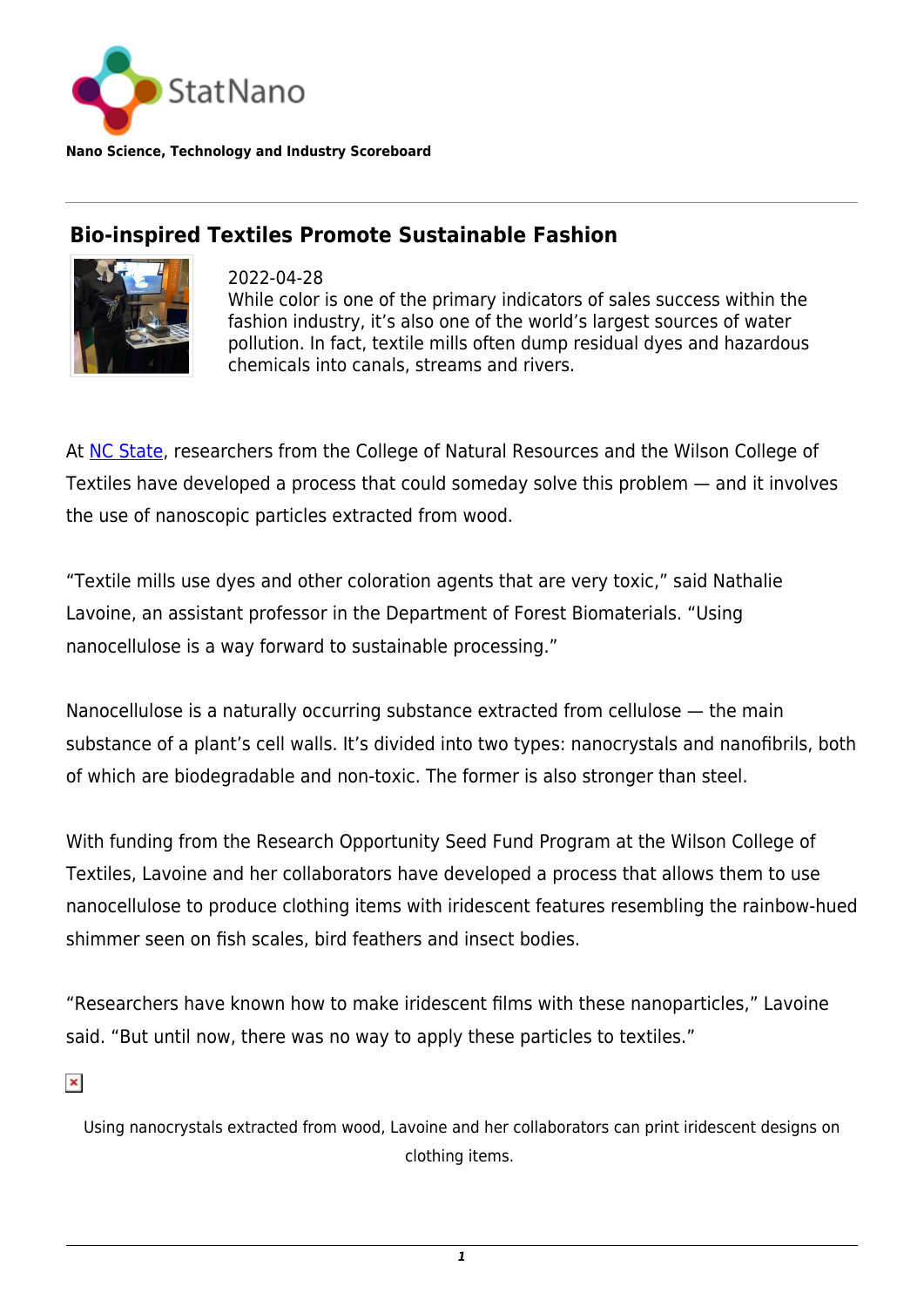The researchers extract cellulose from wood chips and the pulp used in papermaking and combine it with water, treating the resulting mixture with acid to uncover nanocrystals. They then purify the mixture to remove undesired components.

Once the purification process is complete, the researchers add the mixture to frames so that it can solidify into plastic-like films. Then, using a computer-aided design table, they cut the films into shapes and patterns that can be printed onto clothing items.

Lavoine said the use of nanocellulose in textiles ensures the sustainable use of natural resources, opening a path for novel uses of both low-grade wood and traditional timber sources. It could also reduce dye pollution from the fashion industry.

The United Nations Environmental Programme found that not only is the dyeing process for fabrics the second largest source of water pollution, but that the fashion industry alone is producing 20% of the world's wastewater.

While Lavoine and her collaborators haven't figured out how to provide all colors, they're currently working on it. They're also testing the application of nanocellulose on a variety of other items, including phone cases.

"We can extend this work to much more than textiles," Lavoine said. "The only limit is our imagination."

Lavoine and her collaborators recently presented their work at the 2022 ACCelerate Festival in Washington, D.C. The three-day event, hosted at the Smithsonian National Museum of American History, showcases "creative exploration and research at the nexus of science, engineering, arts and design" across the Atlantic Coast Conference.

Going forward, the researchers will collaborate with NSF I-Corps to commercialize their work. The training program aims to help NC State researchers transition their ideas and inventions into the marketplace through customer discovery and market research.

"There's still a lot of research to be done," Lavoine said. "But ultimately, we'd like to find one or two industry partners who can bring commercial value to this project."

*2*